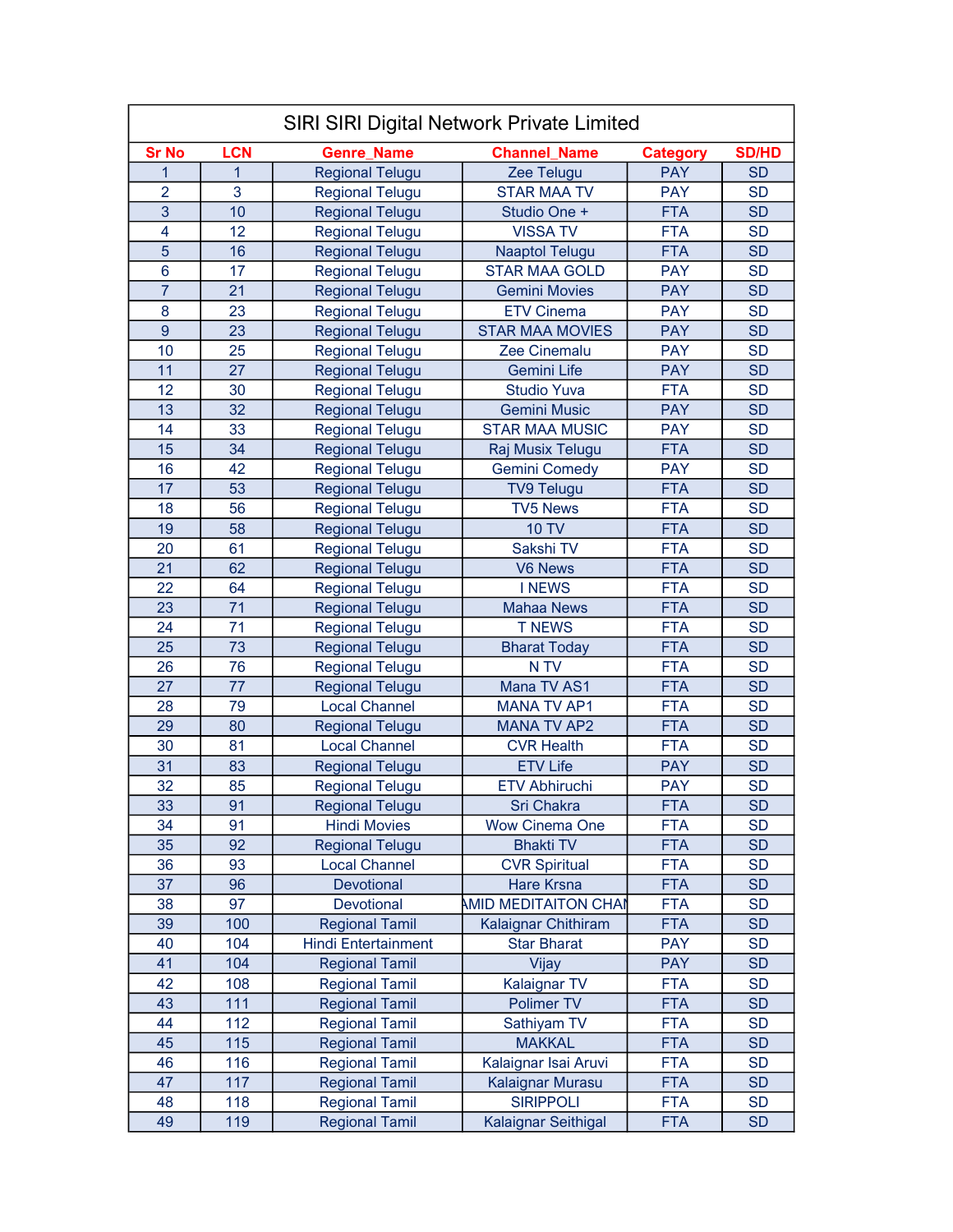| <b>SIRI SIRI Digital Network Private Limited</b> |            |                            |                             |                 |              |
|--------------------------------------------------|------------|----------------------------|-----------------------------|-----------------|--------------|
| <b>Sr No</b>                                     | <b>LCN</b> | <b>Genre Name</b>          | <b>Channel Name</b>         | <b>Category</b> | <b>SD/HD</b> |
| 50                                               | 119        | <b>Hindi Entertainment</b> | Zee Anmol                   | <b>PAY</b>      | <b>SD</b>    |
| 51                                               | 121        | <b>Regional Tamil</b>      | <b>Captain TV</b>           | <b>FTA</b>      | <b>SD</b>    |
| 52                                               | 123        | <b>Regional Hindi</b>      | <b>BIG Magic</b>            | <b>PAY</b>      | <b>SD</b>    |
| 53                                               | 123        | <b>Regional Tamil</b>      | <b>Polimer News</b>         | <b>FTA</b>      | <b>SD</b>    |
| 54                                               | 123        | <b>Regional Tamil</b>      | <b>Vasanth TV</b>           | <b>FTA</b>      | <b>SD</b>    |
| 55                                               | 124        | <b>Regional Tamil</b>      | Puthu Yugam                 | <b>FTA</b>      | <b>SD</b>    |
| 56                                               | 125        | <b>Regional Tamil</b>      | Puthiya Thalai Mura         | <b>FTA</b>      | <b>SD</b>    |
| 57                                               | 126        | <b>Regional Tamil</b>      | <b>Thanthi TV</b>           | <b>FTA</b>      | <b>SD</b>    |
| 58                                               | 127        | <b>Regional Tamil</b>      | Vendhar                     | <b>FTA</b>      | <b>SD</b>    |
| 59                                               | 128        | <b>Regional Tamil</b>      | <b>News7 Tamil</b>          | <b>FTA</b>      | <b>SD</b>    |
| 60                                               | 137        | Regional Kannada           | Kasthuri                    | <b>FTA</b>      | <b>SD</b>    |
| 61                                               | 139        | Regional Kannada           | <b>Asianet Suvarna News</b> | <b>FTA</b>      | <b>SD</b>    |
| 62                                               | 141        | <b>Hindi Movies</b>        | Dabangg                     | <b>FTA</b>      | <b>SD</b>    |
| 63                                               | 141        | <b>Regional Kannada</b>    | <b>KASTHURI NEWS 24</b>     | <b>FTA</b>      | <b>SD</b>    |
| 64                                               | 151        | <b>Hindi Entertainment</b> | <b>DD Retro</b>             | <b>FTA</b>      | <b>SD</b>    |
| 65                                               | 151        | <b>Regional Malayalam</b>  | Zee Keralam                 | <b>PAY</b>      | <b>SD</b>    |
| 66                                               | 152        | Regional Malayalam         | Asianet                     | <b>PAY</b>      | <b>SD</b>    |
| 67                                               | 152        | <b>Hindi Entertainment</b> | <b>DD National</b>          | <b>FTA</b>      | <b>SD</b>    |
| 68                                               | 153        | Regional Malayalam         | <b>KAUMUDY</b>              | <b>FTA</b>      | <b>SD</b>    |
| 69                                               | 153        | <b>Hindi Movies</b>        | <b>SET MAX</b>              | <b>PAY</b>      | <b>SD</b>    |
| 70                                               | 154        | <b>Hindi Movies</b>        | <b>UTV Action</b>           | <b>PAY</b>      | <b>SD</b>    |
| 71                                               | 157        | <b>Regional Malayalam</b>  | Raj Musix Malayalam         | <b>FTA</b>      | <b>SD</b>    |
| 72                                               | 162        | Regional Malayalam         | <b>Asianet News</b>         | <b>FTA</b>      | <b>SD</b>    |
| 73                                               | 163        | <b>Regional Malayalam</b>  | <b>JEEVAN TV</b>            | <b>FTA</b>      | <b>SD</b>    |
| 74                                               | 164        | Regional Malayalam         | <b>Manorama News</b>        | <b>FTA</b>      | <b>SD</b>    |
| 75                                               | 195        | <b>Sports</b>              | TEN <sub>4</sub>            | <b>PAY</b>      | <b>SD</b>    |
| 76                                               | 201        | <b>Music</b>               | <b>MTV</b>                  | <b>PAY</b>      | <b>SD</b>    |
| 77                                               | 201        | <b>Hindi Entertainment</b> | Zee Tv                      | <b>PAY</b>      | <b>SD</b>    |
| 78                                               | 202        | <b>Hindi Entertainment</b> | <b>Star Plus</b>            | <b>PAY</b>      | <b>SD</b>    |
| 79                                               | 204        | <b>Hindi Entertainment</b> | Colors                      | <b>PAY</b>      | <b>SD</b>    |
| 80                                               | 204        | <b>Hindi Entertainment</b> | <b>SET</b>                  | <b>PAY</b>      | <b>SD</b>    |
| 81                                               | 206        | <b>Hindi Entertainment</b> | <b>PAL</b>                  | <b>PAY</b>      | <b>SD</b>    |
| 82                                               | 209        | <b>Hindi Entertainment</b> | & TV                        | <b>PAY</b>      | <b>SD</b>    |
| 83                                               | 211        | <b>Hindi Entertainment</b> | <b>SONY SAB</b>             | <b>PAY</b>      | <b>SD</b>    |
| 84                                               | 213        | <b>Hindi Movies</b>        | <b>Colors Cineplex</b>      | <b>PAY</b>      | <b>SD</b>    |
| 85                                               | 214        | <b>Hindi Entertainment</b> | <b>Star Utsav</b>           | <b>PAY</b>      | <b>SD</b>    |
| 86                                               | 214        | <b>Hindi Movies</b>        | <b>Star Utsav MOVIES</b>    | <b>PAY</b>      | <b>SD</b>    |
| 87                                               | 215        | <b>Hindi Entertainment</b> | <b>Colors Rishtey</b>       | <b>PAY</b>      | <b>SD</b>    |
| 88                                               | 216        | <b>Hindi Entertainment</b> | <b>BINDASS</b>              | <b>PAY</b>      | <b>SD</b>    |
| 89                                               | 221        | <b>Hindi Movies</b>        | NT <sub>8</sub>             | <b>FTA</b>      | <b>SD</b>    |
| 90                                               | 221        | <b>Sports</b>              | <b>SONY TEN 1</b>           | <b>PAY</b>      | <b>SD</b>    |
| 91                                               | 221        | <b>Hindi Entertainment</b> | Zoom                        | <b>PAY</b>      | <b>SD</b>    |
| 92                                               | 222        | <b>Sports</b>              | <b>SONY TEN 2</b>           | <b>PAY</b>      | <b>SD</b>    |
| 93                                               | 225        | <b>Hindi Movies</b>        | <b>SONY WAH</b>             | <b>PAY</b>      | <b>SD</b>    |
| 94                                               | 227        | <b>Hindi Entertainment</b> | Sahara One                  | <b>FTA</b>      | <b>SD</b>    |
| 95                                               | 227        | <b>Hindi Movies</b>        | <b>Star Gold Select</b>     | <b>PAY</b>      | <b>SD</b>    |
| 96                                               | 228        | <b>Hindi Movies</b>        | <b>B4U Kadak</b>            | <b>FTA</b>      | <b>SD</b>    |
| 97                                               | 228        | Infotainment               | DD India                    | <b>FTA</b>      | <b>SD</b>    |
| 98                                               | 231        | <b>Hindi Movies</b>        | Zee Cinema                  | <b>PAY</b>      | <b>SD</b>    |
| 99                                               | 233        | <b>Hindi Movies</b>        | <b>Star Gold</b>            | <b>PAY</b>      | <b>SD</b>    |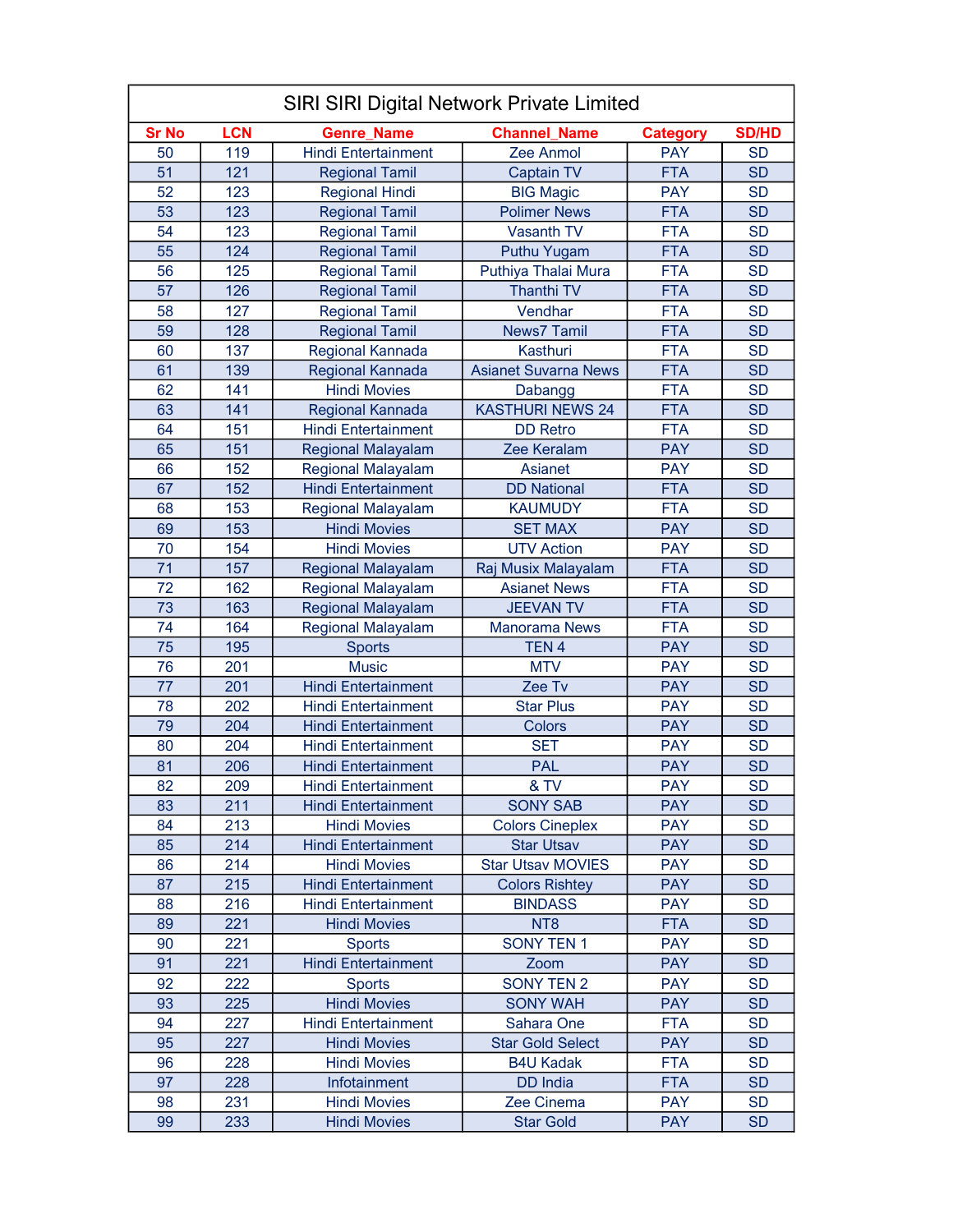|              | <b>SIRI SIRI Digital Network Private Limited</b> |                              |                               |                          |                        |  |  |
|--------------|--------------------------------------------------|------------------------------|-------------------------------|--------------------------|------------------------|--|--|
| <b>Sr No</b> | <b>LCN</b>                                       | <b>Genre_Name</b>            | <b>Channel Name</b>           | <b>Category</b>          | <b>SD/HD</b>           |  |  |
| 100          | 234                                              | <b>Hindi Movies</b>          | & Pictures                    | <b>PAY</b>               | <b>SD</b>              |  |  |
| 101          | 235                                              | <b>Hindi Movies</b>          | Star Gold 2                   | <b>PAY</b>               | <b>SD</b>              |  |  |
| 102          | 240                                              | <b>Hindi Movies</b>          | Zee Bollywood                 | <b>PAY</b>               | <b>SD</b>              |  |  |
| 103          | 241                                              | <b>Hindi Movies</b>          | Zee Action                    | <b>PAY</b>               | <b>SD</b>              |  |  |
| 104          | 242                                              | <b>Hindi Movies</b>          | <b>UTV Movies</b>             | <b>PAY</b>               | <b>SD</b>              |  |  |
| 105          | 243                                              | <b>Hindi Movies</b>          | <b>SONY MAX 2</b>             | <b>PAY</b>               | <b>SD</b>              |  |  |
| 106          | 246                                              | <b>Hindi Movies</b>          | <b>Maha Movie</b>             | <b>FTA</b>               | <b>SD</b>              |  |  |
| 107          | 247                                              | <b>Hindi Movies</b>          | <b>ENTERR 10 MOVIES</b>       | <b>FTA</b>               | <b>SD</b>              |  |  |
| 108          | 248                                              | <b>Hindi Entertainment</b>   | <b>Dillagi</b>                | <b>FTA</b>               | <b>SD</b>              |  |  |
| 109          | 249                                              | <b>Hindi Entertainment</b>   | <b>Dangal</b>                 | <b>FTA</b>               | <b>SD</b>              |  |  |
| 110          | 249                                              | <b>Hindi Movies</b>          | Khushboo Tv                   | <b>FTA</b>               | <b>SD</b>              |  |  |
| 111          | 251                                              | <b>Music</b>                 | Zing                          | <b>PAY</b>               | <b>SD</b>              |  |  |
| 112          | 252                                              | <b>Music</b>                 | <b>Music India</b>            | <b>FTA</b>               | <b>SD</b>              |  |  |
| 113          | 253                                              | <b>Music</b>                 | <b>B4U Music</b>              | <b>FTA</b>               | <b>SD</b>              |  |  |
| 114          | 255                                              | <b>Music</b>                 | <b>Mastiii</b>                | <b>FTA</b>               | <b>SD</b>              |  |  |
| 115          | 257                                              | Regional Punjabi             | MH <sub>1</sub>               | <b>FTA</b>               | <b>SD</b>              |  |  |
| 116          | 260                                              | <b>Music</b>                 | 9X Jalwa                      | <b>FTA</b>               | <b>SD</b>              |  |  |
| 117          | 260                                              | <b>Hindi Entertainment</b>   | <b>DHAMAAL</b>                | <b>FTA</b>               | <b>SD</b>              |  |  |
| 118          | 263                                              | <b>English Entertainment</b> | <b>COLORS INFINITY</b>        | <b>PAY</b>               | <b>SD</b>              |  |  |
| 119          | 263                                              | <b>Hindi Movies</b>          | Manoranjan TV                 | <b>FTA</b>               | <b>SD</b>              |  |  |
| 120          | 264                                              | <b>Hindi Movies</b>          | Filmy                         | <b>FTA</b>               | <b>SD</b>              |  |  |
| 121          | 265                                              | <b>Hindi Movies</b>          | Firangi                       | <b>FTA</b>               | <b>SD</b>              |  |  |
| 122          | 270                                              | <b>Hindi News</b>            | <b>Times Now Navbharat SD</b> | <b>FTA</b>               | <b>SD</b>              |  |  |
| 123          | 271                                              | <b>Hindi News</b>            | <b>Zee News</b>               | <b>PAY</b>               | <b>SD</b>              |  |  |
| 124          | 274                                              | <b>Hindi News</b>            | Aaj Tak                       | <b>PAY</b>               | <b>SD</b>              |  |  |
| 125          | 279                                              | <b>Hindi News</b>            | <b>DD News</b>                | <b>FTA</b>               | <b>SD</b>              |  |  |
| 126          | 280                                              | <b>Local Channel</b>         | <b>CVR ENGLISH</b>            | <b>FTA</b>               | <b>SD</b>              |  |  |
| 127          | 281                                              | <b>Hindi News</b>            | Samaya TV                     | <b>FTA</b>               | <b>SD</b>              |  |  |
| 128          | 282                                              | <b>Hindi News</b>            | <b>SAHARA SAMAY</b>           | <b>FTA</b>               | <b>SD</b>              |  |  |
| 129          | 284                                              | <b>Hindi News</b>            | <b>Sahara Samay NCR</b>       | <b>FTA</b>               | <b>SD</b>              |  |  |
| 130          | 287                                              | <b>Hindi News</b>            | Sansad TV SD                  | <b>FTA</b>               | <b>SD</b>              |  |  |
| 131          | 289                                              | <b>Hindi News</b>            | Sansad TV HD                  | <b>FTA</b>               | HD                     |  |  |
| 132          | 291                                              | Regional Punjabi             | <b>PTC News</b>               | <b>FTA</b>               | SD                     |  |  |
| 133          | 301                                              | <b>Hindi News</b>            | News18 India                  | <b>PAY</b>               | <b>SD</b>              |  |  |
| 134          | 301                                              | <b>English Movies</b>        | <b>Star Movies</b>            | <b>PAY</b>               | <b>SD</b>              |  |  |
| 135          | 302                                              | <b>Hindi News</b>            | <b>ABP News</b>               | <b>FTA</b>               | <b>SD</b>              |  |  |
| 136          | 302                                              | Lifestyle                    | EZMall.com                    | <b>FTA</b>               | <b>SD</b>              |  |  |
| 137          | 302                                              | <b>English Movies</b>        | <b>Movies Now</b>             | <b>PAY</b>               | <b>SD</b>              |  |  |
| 138          | 304                                              | <b>English Movies</b>        | &Flix                         | <b>PAY</b>               | <b>SD</b>              |  |  |
| 139          | 305                                              | <b>Hindi News</b>            | <b>News Nation</b>            | <b>FTA</b>               | <b>SD</b>              |  |  |
| 140          | 307                                              | <b>English Movies</b>        | <b>SET PIX</b>                | <b>PAY</b>               | <b>SD</b>              |  |  |
| 141          | 311                                              | <b>English Movies</b>        | <b>MNX</b>                    | <b>PAY</b>               | <b>SD</b>              |  |  |
|              |                                                  |                              |                               |                          |                        |  |  |
| 142<br>143   | 314<br>315                                       | <b>English Entertainment</b> | <b>Star World</b>             | <b>PAY</b><br><b>PAY</b> | <b>SD</b><br><b>SD</b> |  |  |
|              |                                                  | <b>English Movies</b>        | <b>Romedy Now</b>             | <b>PAY</b>               |                        |  |  |
| 144          | 316                                              | <b>English Entertainment</b> | <b>Comedy Central</b>         |                          | <b>SD</b>              |  |  |
| 145          | 316                                              | Infotainment                 | Zee Zest                      | <b>PAY</b>               | <b>SD</b>              |  |  |
| 146          | 317                                              | <b>English Entertainment</b> | <b>ZEE CAFÉ</b>               | <b>PAY</b>               | <b>SD</b>              |  |  |
| 147          | 318                                              | <b>English News</b>          | <b>CNN News18</b>             | <b>PAY</b>               | <b>SD</b>              |  |  |
| 148          | 319                                              | <b>Hindi News</b>            | ANSAD TV - Rajya Sabh         | <b>FTA</b>               | <b>SD</b>              |  |  |
| 149          | 320                                              | <b>English News</b>          | <b>NDTV 24x7</b>              | <b>PAY</b>               | <b>SD</b>              |  |  |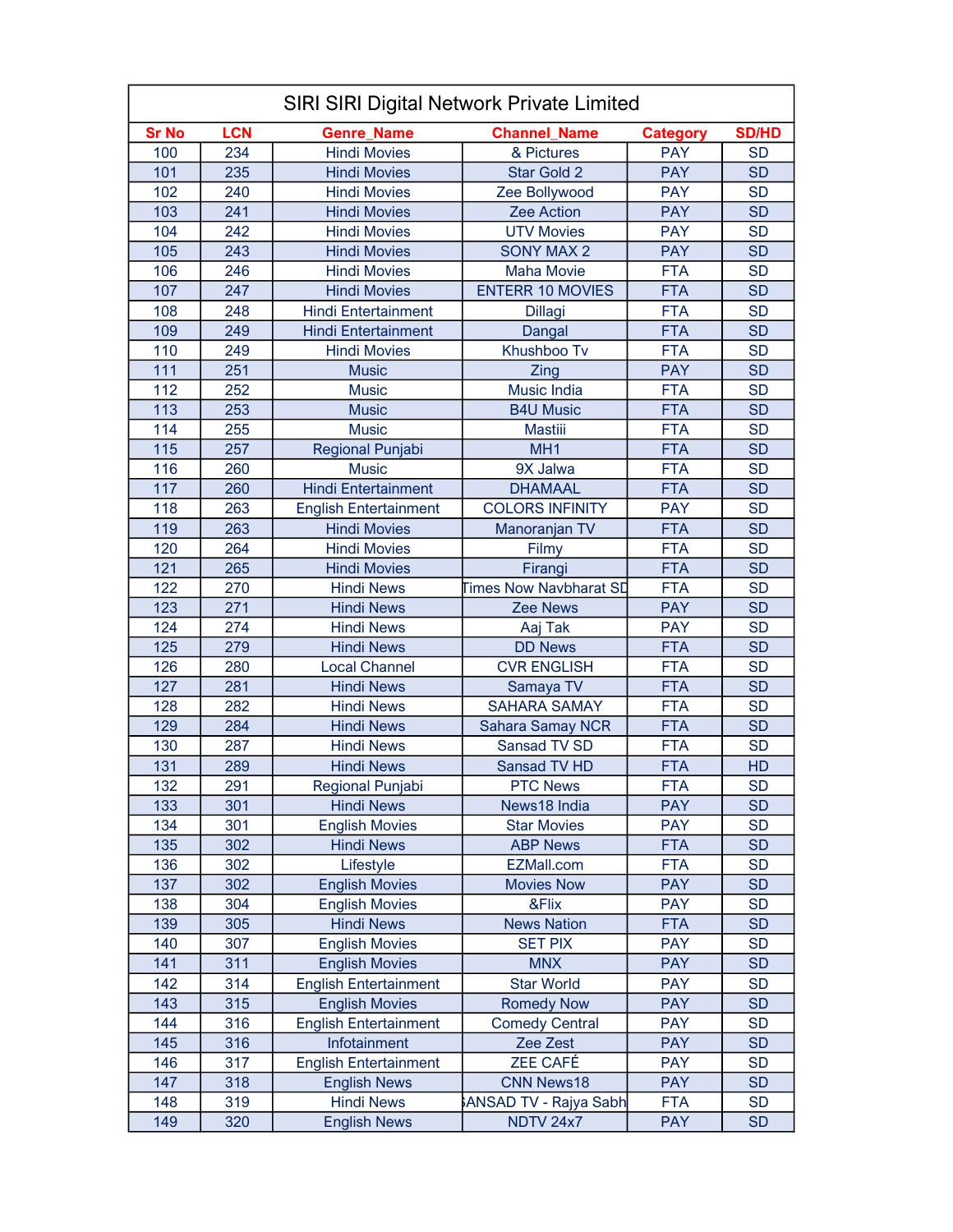|              | <b>SIRI SIRI Digital Network Private Limited</b> |                        |                            |                 |              |  |
|--------------|--------------------------------------------------|------------------------|----------------------------|-----------------|--------------|--|
| <b>Sr No</b> | <b>LCN</b>                                       | <b>Genre_Name</b>      | <b>Channel_Name</b>        | <b>Category</b> | <b>SD/HD</b> |  |
| 150          | 325                                              | <b>Music</b>           | VH <sub>1</sub>            | <b>PAY</b>      | <b>SD</b>    |  |
| 151          | 326                                              | <b>Music</b>           | <b>MTV Beats</b>           | <b>PAY</b>      | <b>SD</b>    |  |
| 152          | 328                                              | <b>Business News</b>   | <b>CNBC Awaaz</b>          | <b>PAY</b>      | <b>SD</b>    |  |
| 153          | 331                                              | <b>English News</b>    | <b>Times Now</b>           | <b>PAY</b>      | <b>SD</b>    |  |
| 154          | 332                                              | <b>English News</b>    | <b>Mirror Now</b>          | <b>PAY</b>      | <b>SD</b>    |  |
| 155          | 333                                              | <b>English News</b>    | <b>India Today</b>         | <b>PAY</b>      | <b>SD</b>    |  |
| 156          | 334                                              | <b>English News</b>    | <b>Republic TV</b>         | <b>FTA</b>      | <b>SD</b>    |  |
| 157          | 337                                              | <b>Hindi News</b>      | <b>Good News Today</b>     | <b>PAY</b>      | <b>SD</b>    |  |
| 158          | 337                                              | <b>English News</b>    | <b>WION</b>                | <b>PAY</b>      | <b>SD</b>    |  |
| 159          | 340                                              | <b>English News</b>    | <b>BBC World News</b>      | <b>PAY</b>      | <b>SD</b>    |  |
| 160          | 341                                              | <b>English News</b>    | <b>CNN</b>                 | <b>PAY</b>      | <b>SD</b>    |  |
| 161          | 342                                              | International          | <b>Russia Today</b>        | <b>FTA</b>      | <b>SD</b>    |  |
| 162          | 346                                              | International          | <b>Channel News Asia</b>   | <b>FTA</b>      | <b>SD</b>    |  |
| 163          | 347                                              | <b>Regional Hindi</b>  | <b>ZEE UP/UK</b>           | <b>PAY</b>      | <b>SD</b>    |  |
| 164          | 348                                              | <b>Hindi News</b>      | <b>India News</b>          | <b>FTA</b>      | <b>SD</b>    |  |
| 165          | 349                                              | Regional Punjabi       | <b>TV 24</b>               | <b>FTA</b>      | <b>SD</b>    |  |
| 166          | 350                                              | <b>Hindi News</b>      | NEWS9                      | <b>FTA</b>      | <b>SD</b>    |  |
| 167          | 351                                              | <b>Business News</b>   | <b>Zee Business</b>        | <b>PAY</b>      | <b>SD</b>    |  |
| 168          | 354                                              | <b>Business News</b>   | CNBC TV18                  | <b>PAY</b>      | <b>SD</b>    |  |
| 169          | 357                                              | <b>Business News</b>   | <b>ET Now</b>              | <b>PAY</b>      | <b>SD</b>    |  |
| 170          | 360                                              | <b>Hindi News</b>      | <b>India Voice</b>         | <b>FTA</b>      | <b>SD</b>    |  |
| 171          | 361                                              | <b>Hindi News</b>      | <b>NEWS STATE UK/UP</b>    | <b>FTA</b>      | <b>SD</b>    |  |
| 172          | 362                                              | <b>Hindi News</b>      | <b>APN News</b>            | <b>FTA</b>      | <b>SD</b>    |  |
| 173          | 367                                              | <b>Hindi News</b>      | <b>ZEE RAJASTHAN NEWS</b>  | <b>PAY</b>      | <b>SD</b>    |  |
| 174          | 368                                              | <b>Hindi News</b>      | <b>India TV</b>            | <b>FTA</b>      | <b>SD</b>    |  |
| 175          | 373                                              | <b>Hindi News</b>      | Zee Hindustan              | <b>PAY</b>      | <b>SD</b>    |  |
| 176          | 384                                              | <b>Hindi News</b>      | <b>NDTV</b> India          | <b>PAY</b>      | <b>SD</b>    |  |
| 177          | 401                                              | <b>Kids</b>            | <b>Cartoon Network</b>     | <b>PAY</b>      | <b>SD</b>    |  |
| 178          | 401                                              | <b>Kids</b>            | Pogo                       | <b>PAY</b>      | <b>SD</b>    |  |
| 179          | 403                                              | <b>Regional Telugu</b> | <b>ETV Plus</b>            | <b>PAY</b>      | <b>SD</b>    |  |
| 180          | 405                                              | <b>Sports</b>          | <b>SONY SIX</b>            | <b>PAY</b>      | <b>SD</b>    |  |
| 181          | 408                                              | <b>Sports</b>          | <b>SONY TEN 3</b>          | <b>PAY</b>      | <b>SD</b>    |  |
| 182          | 414                                              | Sports                 | Star Sports 3              | PAY             | SD           |  |
| 183          | 430                                              | <b>Regional Telugu</b> | <b>ABN ANDHRAJYOTHI</b>    | <b>FTA</b>      | <b>SD</b>    |  |
| 184          | 434                                              | International          | Aljazeera                  | <b>FTA</b>      | <b>SD</b>    |  |
| 185          | 434                                              | <b>Regional Telugu</b> | Kushi TV                   | <b>PAY</b>      | <b>SD</b>    |  |
| 186          | 439                                              | <b>Business News</b>   | <b>NDTV PROFIT/ PRIME</b>  | <b>PAY</b>      | <b>SD</b>    |  |
| 187          | 451                                              | <b>Kids</b>            | <b>DISNEY</b>              | <b>PAY</b>      | <b>SD</b>    |  |
| 188          | 451                                              | Infotainment           | <b>National Geographic</b> | <b>PAY</b>      | <b>SD</b>    |  |
| 189          | 452                                              | <b>Kids</b>            | <b>Disney Junior</b>       | <b>PAY</b>      | <b>SD</b>    |  |
| 190          | 452                                              | <b>Kids</b>            | <b>HUNGAMA TV</b>          | <b>PAY</b>      | <b>SD</b>    |  |
| 191          | 453                                              | <b>Kids</b>            | Gubbare                    | <b>PAY</b>      | <b>SD</b>    |  |
| 192          | 453                                              | <b>Kids</b>            | <b>SONY YAY!</b>           | <b>PAY</b>      | <b>SD</b>    |  |
| 193          | 454                                              | Infotainment           | <b>Discovery</b>           | <b>PAY</b>      | <b>SD</b>    |  |
| 194          | 454                                              | <b>Kids</b>            | <b>Nick</b>                | <b>PAY</b>      | <b>SD</b>    |  |
| 195          | 455                                              | <b>Kids</b>            | <b>ETV BAL BHARAT</b>      | <b>PAY</b>      | <b>SD</b>    |  |
| 196          | 455                                              | <b>Kids</b>            | Super Hungama              | <b>PAY</b>      | <b>SD</b>    |  |
| 197          | 456                                              | <b>Kids</b>            | Sonic                      | <b>PAY</b>      | <b>SD</b>    |  |
| 198          | 457                                              | <b>Kids</b>            | <b>NICK JR</b>             | <b>PAY</b>      | <b>SD</b>    |  |
| 199          | 461                                              | <b>Kids</b>            | <b>Discovery Kids</b>      | <b>PAY</b>      | <b>SD</b>    |  |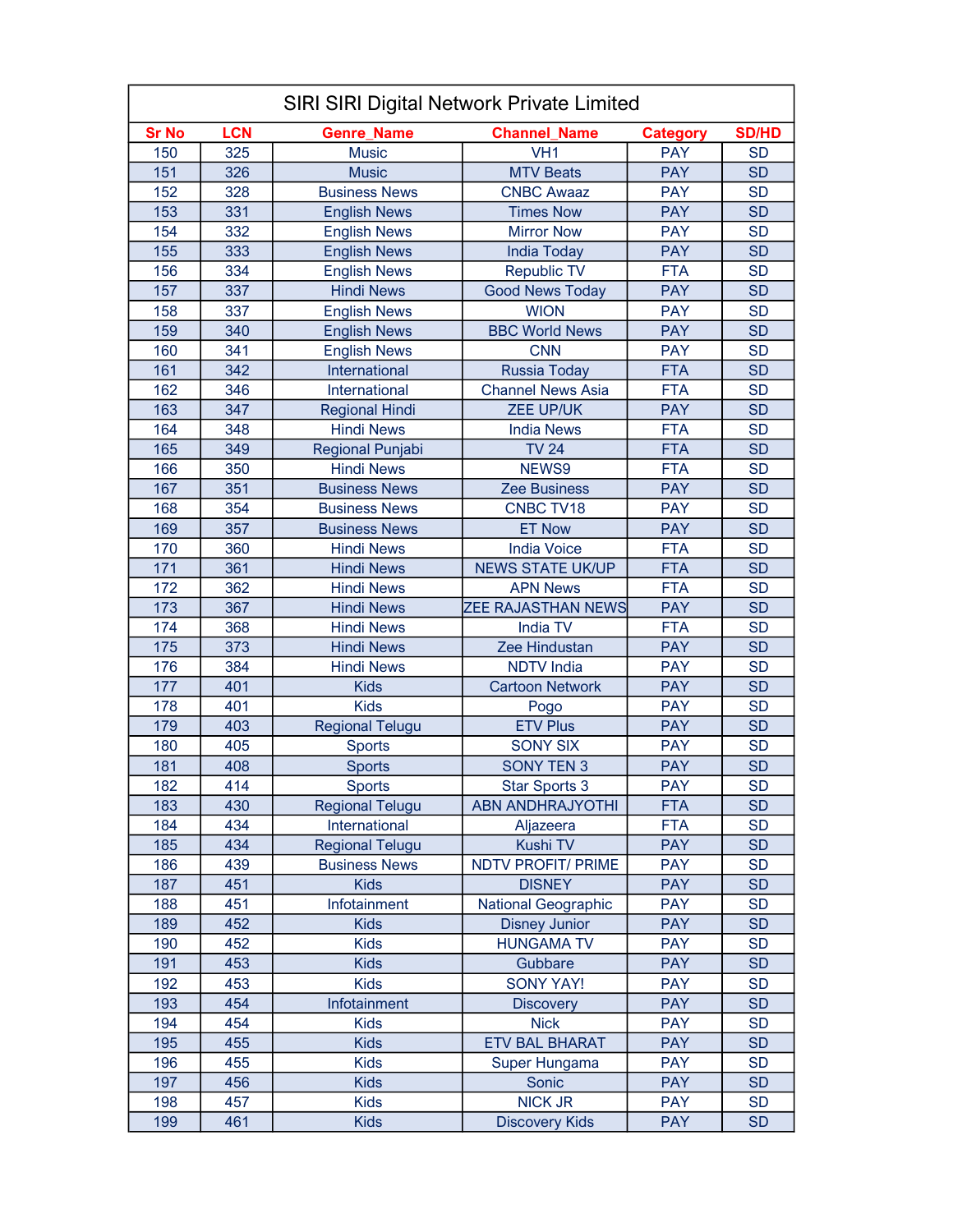| SIRI SIRI Digital Network Private Limited |            |                            |                                |                 |              |
|-------------------------------------------|------------|----------------------------|--------------------------------|-----------------|--------------|
| <b>Sr No</b>                              | <b>LCN</b> | <b>Genre Name</b>          | <b>Channel Name</b>            | <b>Category</b> | <b>SD/HD</b> |
| 200                                       | 463        | Infotainment               | <b>Discovery Science</b>       | <b>PAY</b>      | <b>SD</b>    |
| 201                                       | 467        | Infotainment               | <b>Animal Planet</b>           | <b>PAY</b>      | <b>SD</b>    |
| 202                                       | 467        | Infotainment               | THE HISTORY CHANNEL            | <b>PAY</b>      | <b>SD</b>    |
| 203                                       | 470        | Lifestyle                  | <b>Care World</b>              | <b>FTA</b>      | <b>SD</b>    |
| 204                                       | 470        | <b>Sports</b>              | <b>Star Sports 1</b>           | <b>PAY</b>      | <b>SD</b>    |
| 205                                       | 471        | Lifestyle                  | <b>FOX LIFE</b>                | <b>PAY</b>      | <b>SD</b>    |
| 206                                       | 471        | <b>Sports</b>              | <b>Star Sports 2</b>           | <b>PAY</b>      | <b>SD</b>    |
| 207                                       | 472        | <b>Sports</b>              | Star Sports 1 Hindi            | <b>PAY</b>      | <b>SD</b>    |
| 208                                       | 472        | Lifestyle                  | <b>TLC</b>                     | <b>PAY</b>      | <b>SD</b>    |
| 209                                       | 473        | <b>Sports</b>              | <b>DD Sports</b>               | <b>FTA</b>      | <b>SD</b>    |
| 210                                       | 473        | <b>Sports</b>              | <b>STAR SPORTS S1</b>          | <b>PAY</b>      | <b>SD</b>    |
| 211                                       | 477        | <b>Sports</b>              | Eurosport                      | <b>PAY</b>      | <b>SD</b>    |
| 212                                       | 477        | Lifestyle                  | <b>Fashion TV</b>              | <b>FTA</b>      | <b>SD</b>    |
| 213                                       | 478        | Infotainment               | <b>GYAN DARSHAN</b>            | <b>FTA</b>      | <b>SD</b>    |
| 214                                       | 479        | <b>Sports</b>              | <b>STAR SPORTS S 2</b>         | <b>PAY</b>      | <b>SD</b>    |
| 215                                       | 480        | <b>Sports</b>              | <b>Star Sports First</b>       | <b>PAY</b>      | <b>SD</b>    |
| 216                                       | 485        | <b>Sports</b>              | <b>Star Sports 1 Tamil</b>     | <b>PAY</b>      | <b>SD</b>    |
| 217                                       | 489        | <b>Regional Telugu</b>     | <b>Star Sports 1 Telugu</b>    | <b>PAY</b>      | <b>SD</b>    |
| 218                                       | 502        | Regional Punjabi           | PTC Punjabi                    | <b>FTA</b>      | <b>SD</b>    |
| 219                                       | 503        | Infotainment               | Sony BBC Earth                 | <b>PAY</b>      | <b>SD</b>    |
| 220                                       | 505        | Regional Punjabi           | <b>PTC Chakde</b>              | <b>FTA</b>      | <b>SD</b>    |
| 221                                       | 505        | Regional Kannada           | <b>TV9 Kannada</b>             | <b>FTA</b>      | <b>SD</b>    |
| 222                                       | 506        | Regional Punjabi           | <b>MH1 Prime</b>               | <b>FTA</b>      | <b>SD</b>    |
| 223                                       | 507        | <b>Hindi Entertainment</b> | <b>Investigation Discovery</b> | <b>PAY</b>      | <b>SD</b>    |
| 224                                       | 509        | Infotainment               | <b>DD Bharati</b>              | <b>FTA</b>      | <b>SD</b>    |
| 225                                       | 511        | <b>Regional Bangla</b>     | Zee Bangla                     | <b>PAY</b>      | <b>SD</b>    |
| 226                                       | 515        | Infotainment               | Nat Geo Wild                   | <b>PAY</b>      | <b>SD</b>    |
| 227                                       | 515        | <b>Regional Bangla</b>     | Zee Bangla Cinema              | <b>PAY</b>      | <b>SD</b>    |
| 228                                       | 516        | Lifestyle                  | <b>Discovery Turbo</b>         | <b>PAY</b>      | <b>SD</b>    |
| 229                                       | 517        | <b>Regional Telugu</b>     | TV <sub>1</sub>                | <b>FTA</b>      | <b>SD</b>    |
| 230                                       | 518        | <b>Regional Bangla</b>     | 24 Ghanta                      | <b>PAY</b>      | <b>SD</b>    |
| 231                                       | 518        | Lifestyle                  | <b>GOOD TIMES</b>              | <b>PAY</b>      | <b>SD</b>    |
| 232                                       | 519        | <b>Regional Bangla</b>     | <b>News Time</b>               | <b>FTA</b>      | <b>SD</b>    |
| 233                                       | 521        | <b>Regional Oriya</b>      | News 7                         | <b>FTA</b>      | <b>SD</b>    |
| 234                                       | 521        | <b>Regional Marathi</b>    | Zee Marathi                    | <b>PAY</b>      | <b>SD</b>    |
| 235                                       | 524        | <b>Regional Marathi</b>    | <b>Zee Talkies</b>             | <b>PAY</b>      | <b>SD</b>    |
| 236                                       | 526        | <b>Regional Marathi</b>    | <b>DD Sahyadri</b>             | <b>FTA</b>      | <b>SD</b>    |
| 237                                       | 526        | <b>Regional Marathi</b>    | News18 Lokmat                  | <b>PAY</b>      | <b>SD</b>    |
| 238                                       | 528        | Regional Marathi           | <b>TV9 Marathi</b>             | <b>FTA</b>      | <b>SD</b>    |
| 239                                       | 530        | <b>Regional Telugu</b>     | <b>SPOORTHI</b>                | <b>FTA</b>      | <b>SD</b>    |
| 240                                       | 532        | Devotional                 | Sharnam                        | <b>FTA</b>      | <b>SD</b>    |
| 241                                       | 534        | Devotional                 | Aastha                         | <b>FTA</b>      | <b>SD</b>    |
| 242                                       | 534        | <b>Regional Hindi</b>      | DD Rajasthan                   | <b>FTA</b>      | <b>SD</b>    |
| 243                                       | 543        | Infotainment               | <b>DD Urdu</b>                 | <b>FTA</b>      | <b>SD</b>    |
| 244                                       | 544        | <b>Hindi News</b>          | <b>AALAMI SAMAY</b>            | <b>FTA</b>      | <b>SD</b>    |
| 245                                       | 544        | Devotional                 | Divya                          | <b>FTA</b>      | <b>SD</b>    |
| 246                                       | 549        | Devotional                 | Mercy TV                       | <b>FTA</b>      | <b>SD</b>    |
| 247                                       | 550        | Devotional                 | Arihant                        | <b>FTA</b>      | <b>SD</b>    |
| 248                                       | 551        | <b>Regional Marathi</b>    | ZEE 24 TASS                    | <b>PAY</b>      | <b>SD</b>    |
| 249                                       | 551        | <b>Hindi News</b>          | Zee Delhi NCR Haryana          | <b>PAY</b>      | <b>SD</b>    |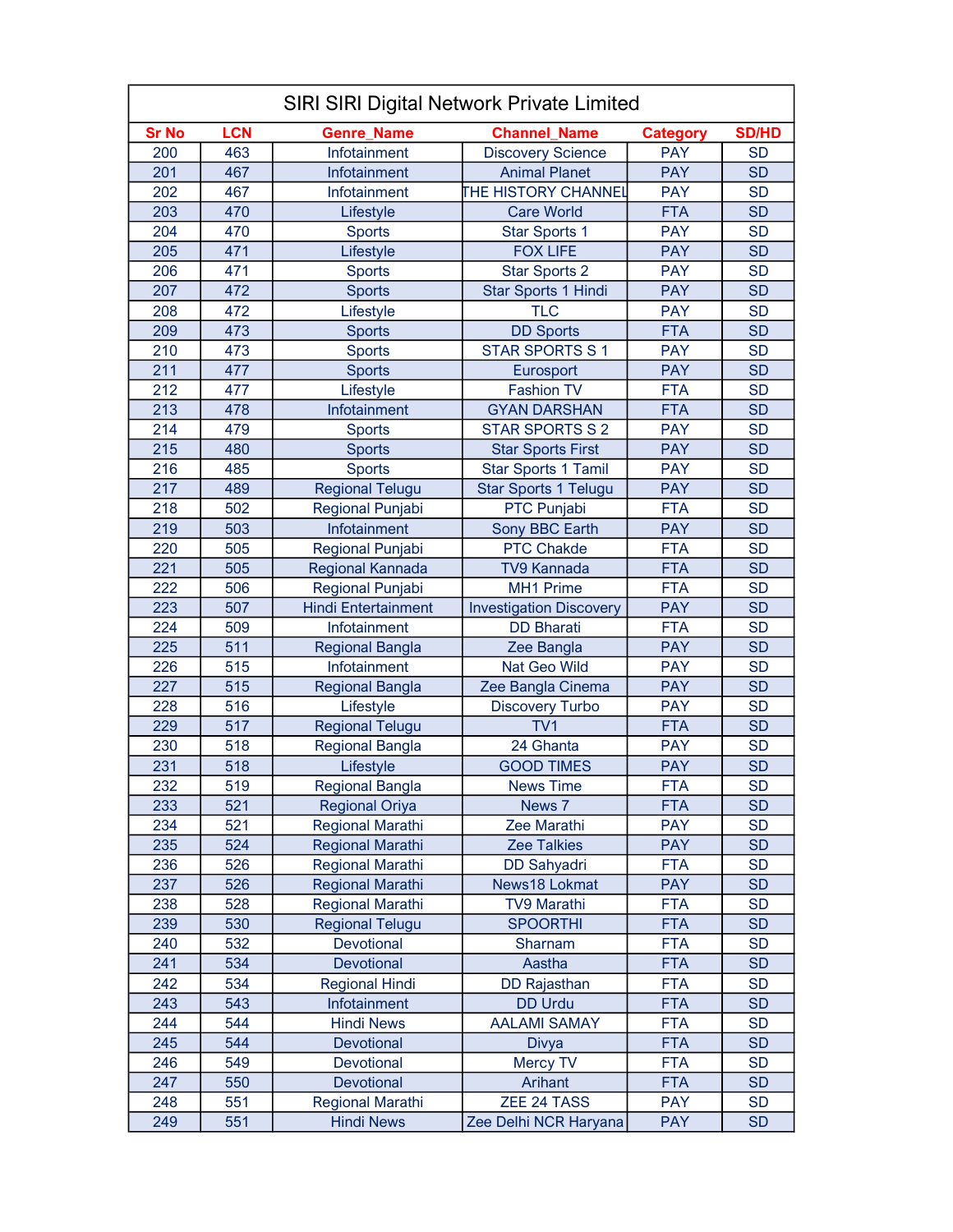|              | <b>SIRI SIRI Digital Network Private Limited</b> |                            |                            |                 |              |  |
|--------------|--------------------------------------------------|----------------------------|----------------------------|-----------------|--------------|--|
| <b>Sr No</b> | <b>LCN</b>                                       | <b>Genre_Name</b>          | <b>Channel_Name</b>        | <b>Category</b> | <b>SD/HD</b> |  |
| 250          | 557                                              | Devotional                 | <b>Channel Win</b>         | <b>FTA</b>      | <b>SD</b>    |  |
| 251          | 557                                              | <b>Regional Bangla</b>     | <b>Sony Aath</b>           | <b>PAY</b>      | <b>SD</b>    |  |
| 252          | 563                                              | <b>Regional Oriya</b>      | <b>OTV</b>                 | <b>FTA</b>      | <b>SD</b>    |  |
| 253          | 564                                              | <b>Regional Oriya</b>      | Kalinga TV                 | <b>FTA</b>      | <b>SD</b>    |  |
| 254          | 565                                              | <b>Regional Bangla</b>     | <b>AAKASH BANGLA</b>       | <b>FTA</b>      | <b>SD</b>    |  |
| 255          | 565                                              | <b>Regional Oriya</b>      | <b>DD ODIA</b>             | <b>FTA</b>      | <b>SD</b>    |  |
| 256          | 566                                              | <b>Regional Bangla</b>     | <b>Star Jalsha</b>         | <b>PAY</b>      | <b>SD</b>    |  |
| 257          | 567                                              | <b>Regional Bangla</b>     | <b>DD</b> Bangla           | <b>FTA</b>      | <b>SD</b>    |  |
| 258          | 567                                              | <b>Regional Oriya</b>      | <b>MBC TV</b>              | <b>FTA</b>      | <b>SD</b>    |  |
| 259          | 568                                              | <b>Regional Bangla</b>     | Sangeet Bangla             | <b>FTA</b>      | <b>SD</b>    |  |
| 260          | 571                                              | Regional Bhojpuri          | <b>DD Bihar</b>            | <b>FTA</b>      | <b>SD</b>    |  |
| 261          | 572                                              | <b>Regional Hindi</b>      | <b>NEWS18 BIHAR/ JHAR</b>  | <b>PAY</b>      | <b>SD</b>    |  |
| 262          | 573                                              | Regional Gujarati          | Zee 24 Kalak               | <b>PAY</b>      | <b>SD</b>    |  |
| 263          | 574                                              | Regional Gujarati          | <b>TV9 Gujarati</b>        | <b>FTA</b>      | <b>SD</b>    |  |
| 264          | 579                                              | <b>Regional Bhojpuri</b>   | <b>ZEE Ganga</b>           | <b>PAY</b>      | <b>SD</b>    |  |
| 265          | 582                                              | Regional Punjabi           | <b>DD Punjabi</b>          | <b>FTA</b>      | <b>SD</b>    |  |
| 266          | 584                                              | <b>Regional North East</b> | <b>NEWS18 NORTH EAST</b>   | <b>PAY</b>      | <b>SD</b>    |  |
| 267          | 586                                              | <b>Hindi News</b>          | <b>ZEE MP CG</b>           | <b>PAY</b>      | <b>SD</b>    |  |
| 268          | 590                                              | <b>Regional Hindi</b>      | <b>DD UP</b>               | <b>FTA</b>      | <b>SD</b>    |  |
| 269          | 590                                              | <b>Regional Hindi</b>      | Zee Bihar Jharkhand        | <b>PAY</b>      | <b>SD</b>    |  |
| 270          | 591                                              | <b>Regional North East</b> | <b>DD ASSAM</b>            | <b>FTA</b>      | <b>SD</b>    |  |
| 271          | 597                                              | <b>Regional Urdu</b>       | News18 Urdu                | <b>PAY</b>      | <b>SD</b>    |  |
| 272          | 599                                              | <b>Regional Hindi</b>      | <b>DD Kashir</b>           | <b>FTA</b>      | <b>SD</b>    |  |
| 273          | 599                                              | Devotional                 | <b>Hindu Dharmam</b>       | <b>FTA</b>      | <b>SD</b>    |  |
| 274          | 606                                              | Devotional                 | <b>SANSKAR TV</b>          | <b>FTA</b>      | <b>SD</b>    |  |
| 275          | 607                                              | <b>Regional Hindi</b>      | <b>DD MP</b>               | <b>FTA</b>      | <b>SD</b>    |  |
| 276          | 607                                              | <b>Regional Hindi</b>      | News18 Rajasthan           | <b>PAY</b>      | <b>SD</b>    |  |
| 277          | 608                                              | Devotional                 | Paras Tv                   | <b>FTA</b>      | <b>SD</b>    |  |
| 278          | 608                                              | <b>Regional Tamil</b>      | Sri Sankara                | <b>FTA</b>      | <b>SD</b>    |  |
| 279          | 612                                              | Infotainment               | <b>DD Kisan</b>            | <b>FTA</b>      | <b>SD</b>    |  |
| 280          | 613                                              | Regional Kannada           | <b>DD</b> Chandana         | <b>FTA</b>      | <b>SD</b>    |  |
| 281          | 614                                              | Devotional                 | Aastha Bhajan              | <b>FTA</b>      | <b>SD</b>    |  |
| 282          | 614                                              | Infotainment               | Panini Channel             | FTA             | SD           |  |
| 283          | 615                                              | Infotainment               | <b>Sharda Channel</b>      | <b>FTA</b>      | <b>SD</b>    |  |
| 284          | 616                                              | Infotainment               | <b>SHORE MANCH CHANN</b>   | <b>FTA</b>      | <b>SD</b>    |  |
| 285          | 616                                              | Devotional                 | <b>MH1 Shraddha</b>        | <b>FTA</b>      | <b>SD</b>    |  |
| 286          | 618                                              | <b>Hindi News</b>          | <b>Sadhna Plus News</b>    | <b>FTA</b>      | <b>SD</b>    |  |
| 287          | 625                                              | <b>Regional North East</b> | <b>DD</b> Arunprabha       | <b>FTA</b>      | <b>SD</b>    |  |
| 288          | 631                                              | <b>Regional Telugu</b>     | <b>NIREEKSHANA</b>         | <b>FTA</b>      | <b>SD</b>    |  |
| 289          | 632                                              | Devotional                 | <b>ARADHANA</b>            | <b>FTA</b>      | <b>SD</b>    |  |
| 290          | 635                                              | Devotional                 | Shalom                     | <b>FTA</b>      | <b>SD</b>    |  |
| 291          | 635                                              | <b>Regional Telugu</b>     | <b>BHAVAARTHA TELEVISI</b> | <b>FTA</b>      | <b>SD</b>    |  |
| 292          | 637                                              | Devotional                 | DivyaVani TV               | <b>FTA</b>      | <b>SD</b>    |  |
| 293          | 640                                              | <b>Regional Telugu</b>     | <b>Calvary TV</b>          | <b>FTA</b>      | <b>SD</b>    |  |
| 294          | 651                                              | Devotional                 | <b>BHAKTI SAGAR</b>        | <b>FTA</b>      | <b>SD</b>    |  |
| 295          | 652                                              | <b>Local Channel</b>       | <b>CVR News</b>            | <b>FTA</b>      | <b>SD</b>    |  |
| 296          | 659                                              | Devotional                 | <b>KAATYAYANI</b>          | <b>FTA</b>      | <b>SD</b>    |  |
| 297          | 664                                              | Devotional                 | Jinvani                    | <b>FTA</b>      | <b>SD</b>    |  |
| 298          | 671                                              | Devotional                 | Peace of Mind TV           | <b>FTA</b>      | <b>SD</b>    |  |
| 299          | 673                                              | <b>Regional Telugu</b>     | <b>ETV</b>                 | <b>PAY</b>      | <b>SD</b>    |  |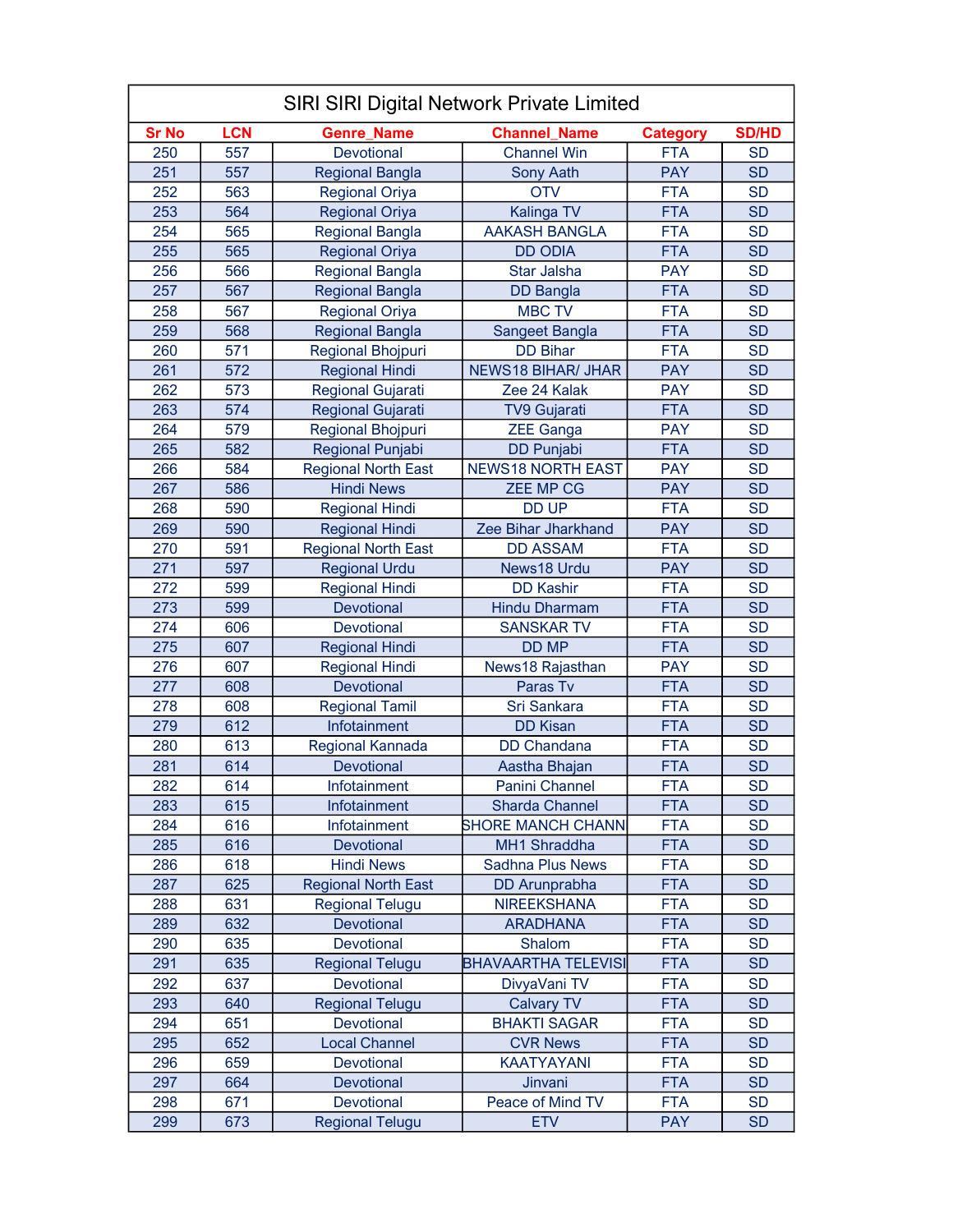|              | <b>SIRI SIRI Digital Network Private Limited</b> |                              |                              |                 |                 |  |
|--------------|--------------------------------------------------|------------------------------|------------------------------|-----------------|-----------------|--|
| <b>Sr No</b> | <b>LCN</b>                                       | <b>Genre_Name</b>            | <b>Channel Name</b>          | <b>Category</b> | <b>SD/HD</b>    |  |
| 300          | 688                                              | <b>Regional Bangla</b>       | <b>Colors Bangla</b>         | <b>PAY</b>      | <b>SD</b>       |  |
| 301          | 690                                              | <b>Regional Bangla</b>       | <b>Jalsha Movies</b>         | <b>PAY</b>      | <b>SD</b>       |  |
| 302          | 692                                              | <b>Regional Bangla</b>       | Kolkata TV                   | <b>FTA</b>      | <b>SD</b>       |  |
| 303          | 701                                              | <b>Kids</b>                  | <b>Baby TV HD</b>            | <b>PAY</b>      | <b>HD</b>       |  |
| 304          | 708                                              | Infotainment                 | <b>DISCOVERY HD</b>          | <b>PAY</b>      | HD              |  |
| 305          | 714                                              | <b>English Movies</b>        | <b>Movies Now HD</b>         | <b>PAY</b>      | HD              |  |
| 306          | 723                                              | <b>Music</b>                 | <b>MTV HD</b>                | <b>PAY</b>      | HD              |  |
| 307          | 726                                              | Regional                     | <b>Star Pravah HD</b>        | <b>PAY</b>      | <b>HD</b>       |  |
| 308          | 727                                              | Regional                     | Star Jalsha HD               | <b>PAY</b>      | HD              |  |
| 309          | 732                                              | <b>English Entertainment</b> | <b>Star World HD</b>         | <b>PAY</b>      | HD              |  |
| 310          | 732                                              | <b>Hindi Entertainment</b>   | Zee TV HD                    | <b>PAY</b>      | HD              |  |
| 311          | 736                                              | <b>Regional Oriya</b>        | <b>COLORS ORIYA</b>          | <b>PAY</b>      | <b>SD</b>       |  |
| 312          | 738                                              | <b>Regional Telugu</b>       | <b>ETV Plus HD</b>           | <b>PAY</b>      | HD              |  |
| 313          | 739                                              | <b>Regional Telugu</b>       | <b>ETV Cinema HD</b>         | <b>PAY</b>      | HD              |  |
| 314          | 740                                              | <b>English Movies</b>        | <b>Star Movies HD</b>        | <b>PAY</b>      | <b>HD</b>       |  |
| 315          | 741                                              | <b>English Movies</b>        | <b>SONY PIX HD</b>           | <b>PAY</b>      | HD              |  |
| 316          | 741                                              | <b>Sports</b>                | <b>STAR SPORTS 1 HD</b>      | <b>PAY</b>      | HD              |  |
| 317          | 743                                              | <b>English Movies</b>        | $MN + HD$                    | <b>PAY</b>      | HD              |  |
| 318          | 745                                              | <b>Sports</b>                | <b>SONY SIX HD</b>           | <b>PAY</b>      | HD              |  |
| 319          | 746                                              | <b>English Movies</b>        | <b>Star Movies Select HD</b> | <b>PAY</b>      | HD              |  |
| 320          | 748                                              | <b>Sports</b>                | SONY TEN 1 HD                | <b>PAY</b>      | HD              |  |
| 321          | 751                                              | <b>Sports</b>                | TEN 4 HD                     | <b>PAY</b>      | HD              |  |
| 322          | 751                                              | Infotainment                 | Zee Zest HD                  | <b>PAY</b>      | HD              |  |
| 323          | 755                                              | <b>Regional Malayalam</b>    | <b>AMRITA</b>                | <b>FTA</b>      | <b>SD</b>       |  |
| 324          | 755                                              | <b>Hindi Movies</b>          | <b>COLORS CINEPLEX HD</b>    | <b>PAY</b>      | HD              |  |
| 325          | 756                                              | <b>Hindi Movies</b>          | <b>UTV HD</b>                | <b>PAY</b>      | HD              |  |
| 326          | 760                                              | <b>Regional Marathi</b>      | <b>Star Pravah</b>           | <b>PAY</b>      | <b>SD</b>       |  |
| 327          | 761                                              | <b>English News</b>          | <b>TIME NOW WORLD</b>        | <b>PAY</b>      | HD              |  |
| 328          | 775                                              | Regional                     | <b>Gemini TV HD</b>          | <b>PAY</b>      | HD              |  |
| 329          | 775                                              | <b>Regional Marathi</b>      | <b>SONY MARATHI</b>          | <b>PAY</b>      | <b>SD</b>       |  |
| 330          | 777                                              | <b>Regional Telugu</b>       | <b>ETV HD</b>                | <b>PAY</b>      | HD              |  |
| 331          | 778                                              | <b>Regional Telugu</b>       | <b>MAA TV HD</b>             | <b>PAY</b>      | HD              |  |
| 332          | 778                                              | <b>Regional Telugu</b>       | Zee Telugu HD                | PAY             | HD              |  |
| 333          | 779                                              | <b>Regional Telugu</b>       | <b>MAA Movies HD</b>         | <b>PAY</b>      | HD              |  |
| 334          | 779                                              | Regional Malayalam           | Zee Kannada HD               | <b>PAY</b>      | HD              |  |
| 335          | 780                                              | <b>Regional Telugu</b>       | Zee Cinemalu HD              | <b>PAY</b>      | HD              |  |
| 336          | 780                                              | <b>Regional Malayalam</b>    | Zee Keralam HD               | <b>PAY</b>      | HD              |  |
| 337          | 781                                              | <b>Regional Telugu</b>       | <b>Gemini Movies HD</b>      | <b>PAY</b>      | HD              |  |
| 338          | 785                                              | <b>Regional Telugu</b>       | <b>Gemini Music HD</b>       | <b>PAY</b>      | <b>HD</b>       |  |
| 339          | 786                                              | <b>Regional Urdu</b>         | Zee Salaam                   | <b>PAY</b>      | <b>SD</b>       |  |
| 340          | 790                                              | <b>Kids</b>                  | NICK HD +                    | <b>PAY</b>      | HD              |  |
| 341          | 792                                              |                              |                              | <b>PAY</b>      | <b>SD</b>       |  |
| 342          |                                                  | Regional Gujarati            | <b>Colors Gujarati</b>       | <b>PAY</b>      |                 |  |
| 343          | 796<br>799                                       | Regional                     | <b>Asianet HD</b><br>Sun TV  | <b>PAY</b>      | HD<br><b>SD</b> |  |
|              |                                                  | <b>Regional Tamil</b>        |                              | <b>PAY</b>      |                 |  |
| 344          | 800                                              | <b>Business News</b>         | Zee Tamil                    |                 | <b>SD</b>       |  |
| 345          | 805                                              | <b>Regional Tamil</b>        | <b>Colors Tamil</b>          | <b>PAY</b>      | <b>SD</b>       |  |
| 346          | 807                                              | <b>Regional Tamil</b>        | <b>DD Podhigai</b>           | <b>FTA</b>      | <b>SD</b>       |  |
| 347          | 811                                              | <b>Regional Malayalam</b>    | <b>DD Malayalam</b>          | <b>FTA</b>      | <b>SD</b>       |  |
| 348          | 811                                              | <b>Regional Tamil</b>        | <b>DTamil</b>                | <b>PAY</b>      | <b>SD</b>       |  |
| 349          | 812                                              | <b>Regional Tamil</b>        | <b>Vijay Super</b>           | <b>PAY</b>      | <b>SD</b>       |  |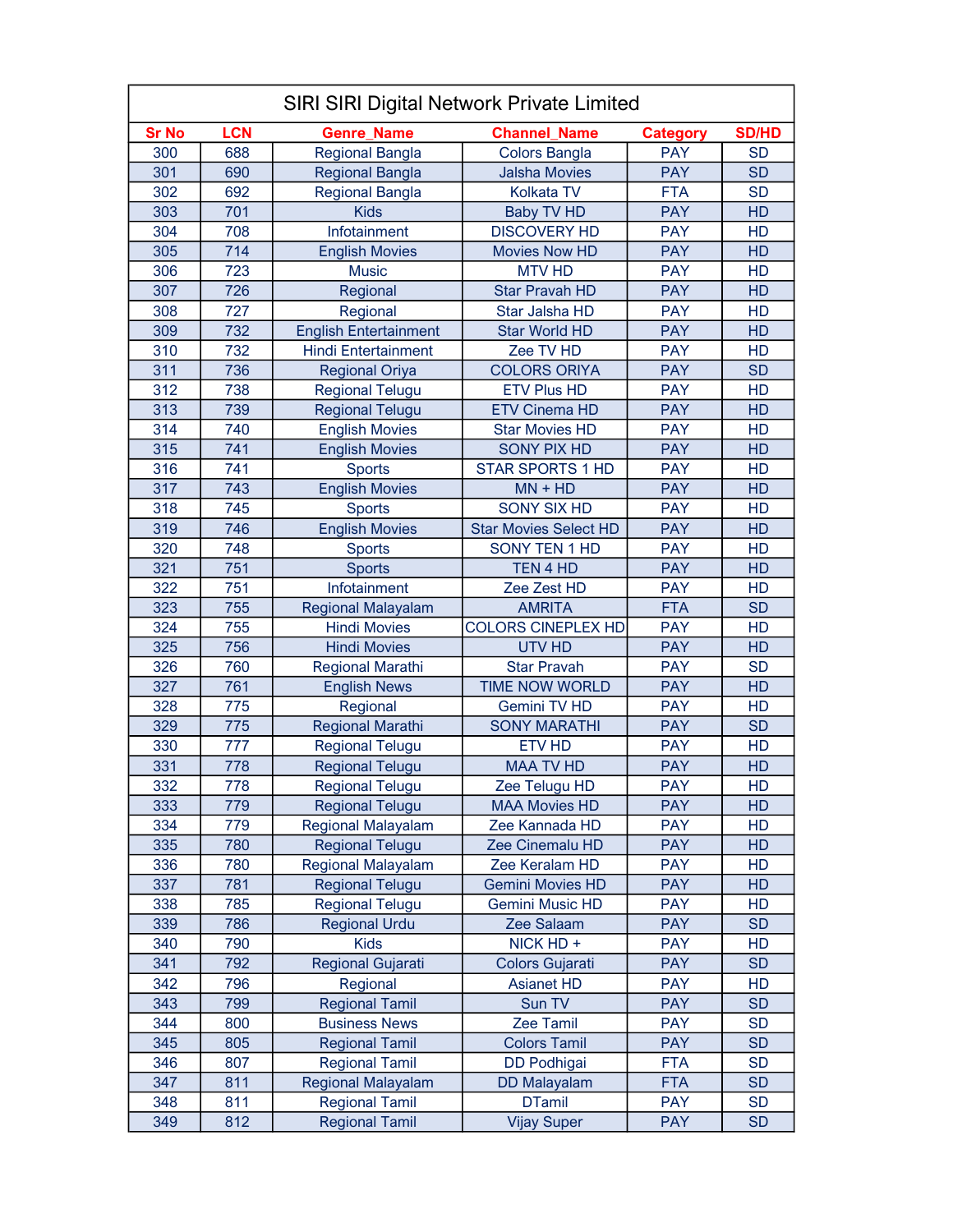| <b>SIRI SIRI Digital Network Private Limited</b> |            |                              |                                |                 |              |
|--------------------------------------------------|------------|------------------------------|--------------------------------|-----------------|--------------|
| <b>Sr No</b>                                     | <b>LCN</b> | <b>Genre Name</b>            | <b>Channel Name</b>            | <b>Category</b> | <b>SD/HD</b> |
| 350                                              | 815        | Regional Gujarati            | <b>DD</b> Girnar               | <b>FTA</b>      | <b>SD</b>    |
| 351                                              | 816        | <b>Regional Telugu</b>       | <b>DD Saptagiri</b>            | <b>FTA</b>      | <b>SD</b>    |
| 352                                              | 816        | <b>Regional Telugu</b>       | Vanitha                        | <b>FTA</b>      | <b>SD</b>    |
| 353                                              | 817        | <b>Regional Telugu</b>       | <b>DD Yadagiri</b>             | <b>FTA</b>      | <b>SD</b>    |
| 354                                              | 819        | <b>Regional Tamil</b>        | <b>NEWS18 TAMILNADU</b>        | <b>PAY</b>      | <b>SD</b>    |
| 355                                              | 824        | <b>Regional Telugu</b>       | Raj News Telugu                | <b>FTA</b>      | <b>SD</b>    |
| 356                                              | 829        | <b>Regional Tamil</b>        | <b>KTV</b>                     | <b>PAY</b>      | <b>SD</b>    |
| 357                                              | 852        | <b>Regional Telugu</b>       | <b>GEMINI</b>                  | <b>PAY</b>      | <b>SD</b>    |
| 358                                              | 853        | International                | <b>ARIRANG TV</b>              | <b>FTA</b>      | <b>SD</b>    |
| 359                                              | 864        | <b>Regional Telugu</b>       | <b>ETV Andhra Pradesh</b>      | <b>PAY</b>      | <b>SD</b>    |
| 360                                              | 865        | <b>Regional Telugu</b>       | <b>ETV Telangana</b>           | <b>PAY</b>      | <b>SD</b>    |
| 361                                              | 889        | <b>Regional Telugu</b>       | <b>HM TV</b>                   | <b>FTA</b>      | <b>SD</b>    |
| 362                                              | 899        | Regional Kannada             | <b>Star Suvarna</b>            | <b>PAY</b>      | <b>SD</b>    |
| 363                                              | 900        | Regional Kannada             | Zee Kannada                    | <b>PAY</b>      | <b>SD</b>    |
| 364                                              | 901        | Regional Kannada             | Colors Kannada                 | <b>PAY</b>      | <b>SD</b>    |
| 365                                              | 904        | Regional Kannada             | <b>Suvarna Plus</b>            | <b>PAY</b>      | <b>SD</b>    |
| 366                                              | 908        | Regional Kannada             | <b>UDAYA</b>                   | <b>PAY</b>      | <b>SD</b>    |
| 367                                              | 909        | Regional Kannada             | <b>Udaya Movies</b>            | <b>PAY</b>      | <b>SD</b>    |
| 368                                              | 914        | <b>Hindi Movies</b>          | <b>STAR Gold Select HD</b>     | <b>PAY</b>      | HD           |
| 369                                              | 924        | <b>Kids</b>                  | <b>Cheebies</b>                | <b>PAY</b>      | <b>SD</b>    |
| 370                                              | 933        | <b>Regional Malayalam</b>    | <b>SURYA</b>                   | <b>PAY</b>      | <b>SD</b>    |
| 371                                              | 935        | <b>Regional Malayalam</b>    | <b>Asianet Plus</b>            | <b>PAY</b>      | <b>SD</b>    |
| 372                                              | 937        | <b>Regional Malayalam</b>    | <b>Asianet Movies</b>          | <b>PAY</b>      | <b>SD</b>    |
| 373                                              | 940        | <b>Kids</b>                  | <b>ETV BAL BHARAT HD</b>       | <b>PAY</b>      | HD           |
| 374                                              | 956        | <b>Regional Malayalam</b>    | <b>Surya Movies</b>            | <b>PAY</b>      | <b>SD</b>    |
| 375                                              | 999        | <b>Local Channel</b>         | <b>SITI Care</b>               | <b>FTA</b>      | <b>SD</b>    |
| 376                                              | 1007       | <b>Hindi Entertainment</b>   | <b>SONY SAB HD</b>             | <b>PAY</b>      | HD           |
| 377                                              | 1041       | <b>Business News</b>         | <b>CNBC TV 18 Prime HD</b>     | <b>PAY</b>      | HD           |
| 378                                              | 1101       | <b>Hindi Entertainment</b>   | <b>SONY HD</b>                 | <b>PAY</b>      | HD           |
| 379                                              | 1103       | <b>Hindi Entertainment</b>   | <b>Star Plus HD</b>            | <b>PAY</b>      | HD           |
| 380                                              | 1105       | <b>Hindi Entertainment</b>   | <b>Colors HD</b>               | <b>PAY</b>      | HD           |
| 381                                              | 1111       | <b>Hindi Movies</b>          | Zee Cinema HD                  | <b>PAY</b>      | HD           |
| 382                                              | 1112       | <b>Hindi Movies</b>          | Star Gold HD                   | <b>PAY</b>      | HD           |
| 383                                              | 1114       | <b>Hindi Movies</b>          | <b>SONY MAX HD</b>             | <b>PAY</b>      | HD           |
| 384                                              | 1115       | <b>Hindi Movies</b>          | <b>&amp;PICTURES HD</b>        | <b>PAY</b>      | HD           |
| 385                                              | 1121       | <b>English Movies</b>        | <b>MNX HD</b>                  | <b>PAY</b>      | HD           |
| 386                                              | 1123       | <b>English Movies</b>        | <b>&amp;PRIVE HD</b>           | <b>PAY</b>      | HD           |
| 387                                              | 1124       | <b>English Movies</b>        | &Flix HD                       | <b>PAY</b>      | HD           |
| 388                                              | 1126       | <b>English Entertainment</b> | Zee Café HD                    | <b>PAY</b>      | HD           |
| 389                                              | 1127       | <b>English Entertainment</b> | <b>COLORS INFINITY HD</b>      | <b>PAY</b>      | HD           |
| 390                                              | 1128       | <b>English Entertainment</b> | <b>Comedy Central HD</b>       | <b>PAY</b>      | HD           |
| 391                                              | 1130       | <b>English Entertainment</b> | <b>Star World Premier HD</b>   | <b>PAY</b>      | HD           |
| 392                                              | 1134       | <b>Sports</b>                | <b>STAR SPORTS 2 HD</b>        | <b>PAY</b>      | HD           |
| 393                                              | 1135       | <b>Sports</b>                | Star Sports 1 Hindi HD         | <b>PAY</b>      | HD           |
| 394                                              | 1137       | <b>Sports</b>                | AR SPORTS SELECT 1             | <b>PAY</b>      | HD           |
| 395                                              | 1138       | <b>Sports</b>                | AR SPORTS SELECT 2             | <b>PAY</b>      | HD           |
| 396                                              | 1140       | <b>Hindi Entertainment</b>   | <b>ID HD</b>                   | <b>PAY</b>      | HD           |
| 397                                              | 1145       | Lifestyle                    | FOX LIFE HD                    | <b>PAY</b>      | HD           |
| 398                                              | 1147       | Infotainment                 | Nat Geo Wild HD                | <b>PAY</b>      | HD           |
| 399                                              | 1148       | <b>Kids</b>                  | <b>Disney International HD</b> | <b>PAY</b>      | HD.          |